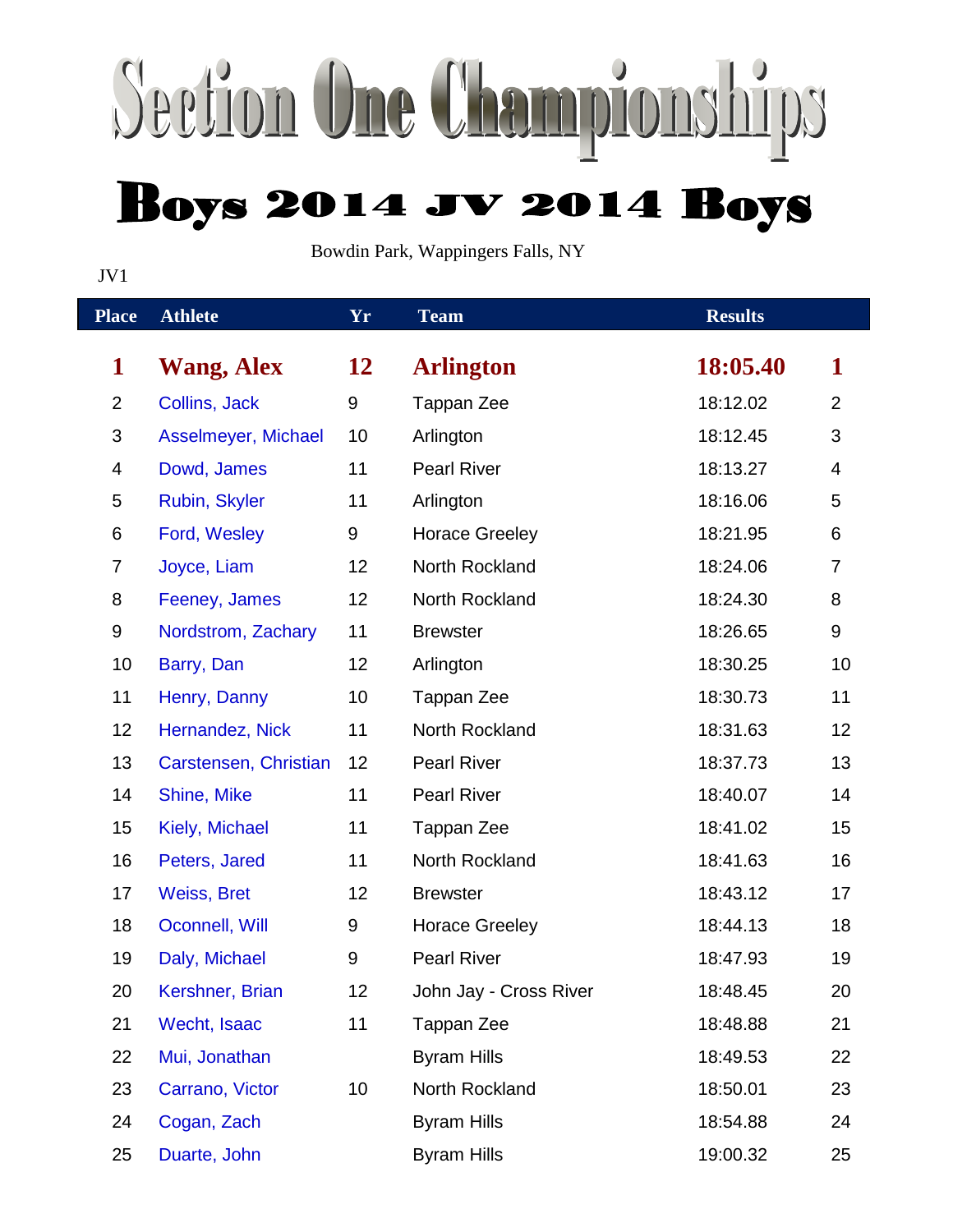| 26 | Shah, Anant             | 11             | Arlington               | 19:00.74 | 26 |
|----|-------------------------|----------------|-------------------------|----------|----|
| 27 | Jenkins, Ryan           | 10             | John Jay - Cross River  | 19:04.06 | 27 |
| 28 | lannucci, Jack          | 10             | <b>Pearl River</b>      | 19:04.49 | 28 |
| 29 | Bedrosian, Ethan        | 11             | <b>Brewster</b>         | 19:04.91 | 29 |
| 30 | Smith, Coleman          | 9              | <b>Horace Greeley</b>   | 19:05.20 | 30 |
| 31 | May, Damon              | 10             | Fox Lane                | 19:06.22 | 31 |
| 32 | Mathew, Nevin           | 10             | North Rockland          | 19:06.61 | 32 |
| 33 | D'amato, Vincent        | 10             | Roy C. Ketcham (RCK)    | 19:07.57 | 33 |
| 34 | Izzo, Mike              | 10             | Suffern                 | 19:08.59 | 34 |
| 35 | Gardner, Skyler         | 9              | Suffern                 | 19:11.34 | 35 |
| 36 | <b>Blasdell, Will</b>   | 10             | Pleasantville           | 19:16.62 | н. |
| 37 | Morange, William        | 12             | North Rockland          | 19:17.17 | 36 |
| 38 | <b>Burke, Conor</b>     | 9              | <b>Pearl River</b>      | 19:17.63 | 37 |
| 39 | Daniello, Skylar        | 10             | Lakeland/Panas          | 19:19.35 | 38 |
| 40 | Flanagan, Liam          | 12             | Nanuet                  | 19:19.90 | 39 |
| 41 | Solanki, Pranav         | 11             | <b>Byram Hills</b>      | 19:20.25 | 40 |
| 42 | Joyner, Will            | 9              | Tappan Zee              | 19:22.69 | 41 |
| 43 | Mildenhall, Frederick   | 10             | <b>Horace Greeley</b>   | 19:23.06 | 42 |
| 44 | <b>Brotman, Matthew</b> | 11             | Scarsdale               | 19:23.38 | 43 |
| 45 | DiNome, Christopher     | 12             | <b>Briarcliff</b>       | 19:24.75 | 44 |
| 46 | Doherty, Adrian         | 12             | John Jay - Cross River  | 19:26.23 | 45 |
| 47 | Pfeifer, Andrew         | 9              | Arlington               | 19:26.74 | 46 |
| 48 | Corser, Toby            | 9              | Tappan Zee              | 19:27.19 | 47 |
| 49 | Aitken, Jack            | 10             | Fox Lane                | 19:27.98 | 48 |
| 50 | Morretta, Michael       | 11             | Fox Lane                | 19:29.92 | 49 |
| 51 | Kang, Zion              | 9              | Arlington               | 19:30.22 | 50 |
| 52 | Voss, Harrison          | 11             | Fox Lane                | 19:30.75 | 51 |
| 53 | Petrusso, Alex          | $\overline{7}$ | Pawling High School     | 19:31.15 | 52 |
| 54 | Musoff, Charlie         | 11             | Scarsdale               | 19:33.57 | 53 |
| 55 | Avidon, Shane           | 10             | Fox Lane                | 19:35.32 | 54 |
| 56 | Pratico, Jonathan       | 11             | Lakeland/Panas          | 19:36.10 | 55 |
| 57 | Andrews, Aiden          | 12             | John Jay - Cross River  | 19:37.17 | 56 |
| 58 | Huo, Ryan               | 12             | Scarsdale               | 19:38.75 | 57 |
| 59 | Okeke, Eddie            | 12             | <b>Clarkstown South</b> | 19:39.95 | 58 |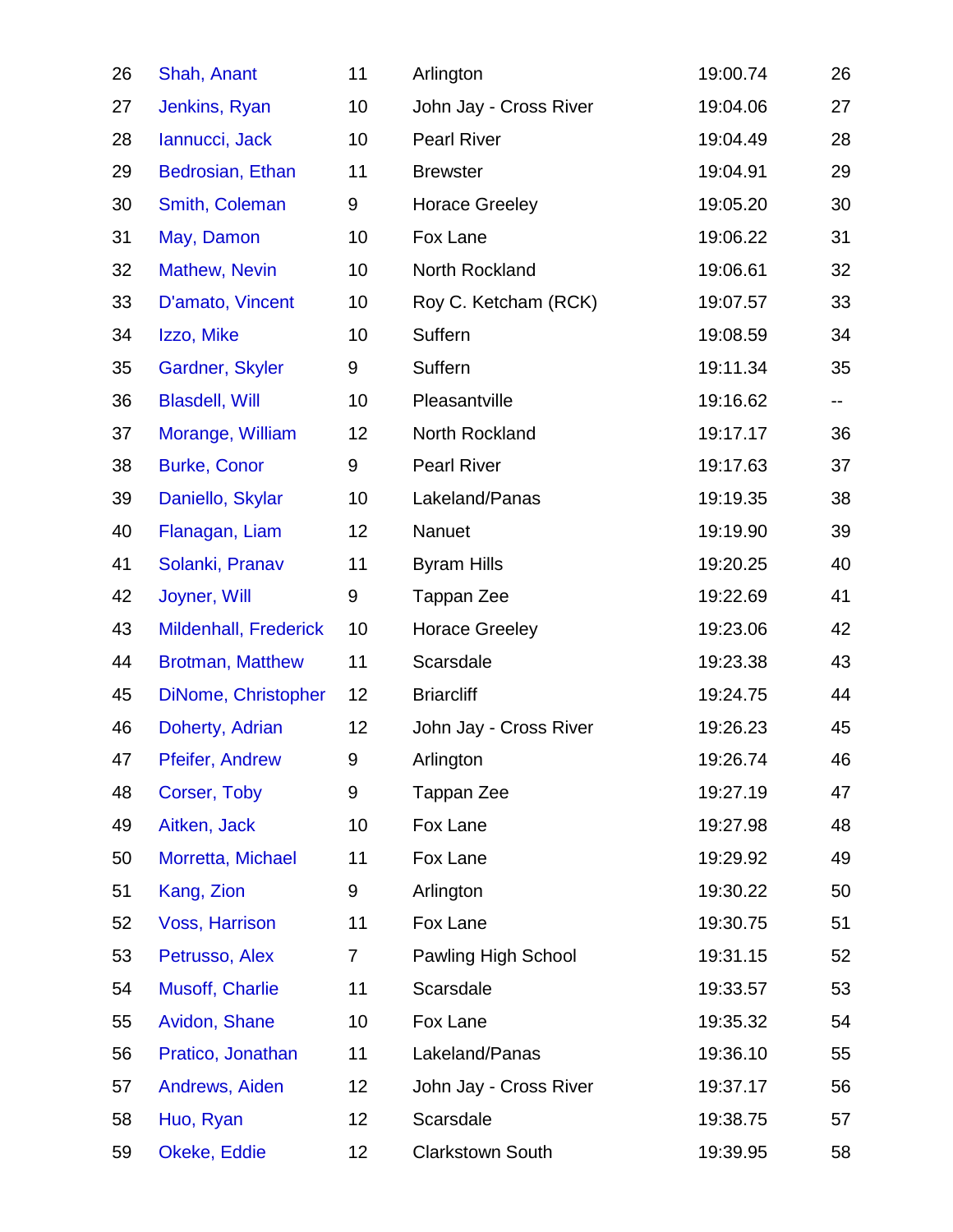| 60 | Kondracki, Kyle          | 11              | <b>Pearl River</b>      | 19:40.68 | 59 |
|----|--------------------------|-----------------|-------------------------|----------|----|
| 61 | Scharf, Zachary          | 11              | Lakeland/Panas          | 19:41.33 | 60 |
| 62 | Townsend, John           | 10              | Fox Lane                | 19:41.76 | 61 |
| 63 | Messner, Peter           | 11              | <b>Horace Greeley</b>   | 19:44.40 | 62 |
| 64 | Hasbrouck, Dale          | 10              | Dobbs Ferry             | 19:45.26 | 63 |
| 65 | Barton, Ethan            | 12              | Fox Lane                | 19:45.87 | 64 |
| 66 | Opacic, Luka             | 9               | Dobbs Ferry             | 19:46.18 | 65 |
| 67 | Kenny, Tyler             | 9               | Tappan Zee              | 19:46.47 | 66 |
| 68 | Tucker, Jovan            | 12              | Peekskill               | 19:52.87 |    |
| 69 | Ryan, Jacob              | 12              | <b>Briarcliff</b>       | 19:53.33 | 67 |
| 70 | San Jose, Matthew        | 12              | Somers                  | 19:54.13 | 68 |
| 71 | Liptack, John            | 11              | Mamaroneck              | 19:54.94 | 69 |
| 72 | Gold, Brendan            | 10              | Suffern                 | 19:55.94 | 70 |
| 73 | Stelwagon, Zach          | 11              | <b>Horace Greeley</b>   | 19:57.51 | 71 |
| 74 | Gaglioti, Will           | 10              | John Jay - Cross River  | 19:59.35 | 72 |
| 75 | Gallin, Zach             | 11              | Irvington               | 20:00.14 | 73 |
| 76 | Hashmall, Joseph         | 11              | <b>Somers</b>           | 20:03.18 | 74 |
| 77 | Nilsen, Tim              | 10              | <b>Brewster</b>         | 20:04.48 | 75 |
| 78 | <b>Emanuele, Michael</b> | 11              | Somers                  | 20:05.14 | 76 |
| 79 | Gordon, David            | 12              | John Jay - Cross River  | 20:05.43 | 77 |
| 80 | Owen, Dylan              | 11              | Irvington               | 20:05.66 | 78 |
| 81 | Meng-Killeen, Ryan       | 10 <sup>°</sup> | Irvington               | 20:06.81 | 79 |
| 82 | Spence, Jake             | 10              | Suffern                 | 20:11.40 | 80 |
| 83 | Gordon, Michael          | 10              | Somers                  | 20:11.76 | 81 |
| 84 | <b>Brandt, Chris</b>     | 9               | Irvington               | 20:14.73 | 82 |
| 85 | McKivergan, Ryan         | 10              | <b>Clarkstown South</b> | 20:17.13 | 83 |
| 86 | Dinielli, Nick           | 12              | Irvington               | 20:17.73 | 84 |
| 87 | Gorman, John             | 11              | <b>Somers</b>           | 20:22.34 | 85 |
| 88 | Klein, Josh E            | 11              | Scarsdale               | 20:23.10 | 86 |
| 89 | Pina, Jon                | 9               | Pawling High School     | 20:25.11 | 87 |
| 90 | Wolfson, Jonathan        | 12              | <b>Briarcliff</b>       | 20:26.90 | 88 |
| 91 | Kelly, Jack              | 10              | Our Lady of Lourdes     | 20:27.45 | 89 |
| 92 | Hanchet, Graham          | 11              | <b>Horace Greeley</b>   | 20:27.86 | 90 |
| 93 | Casey, Cameron           | 11              | John Jay - Cross River  | 20:28.09 | 91 |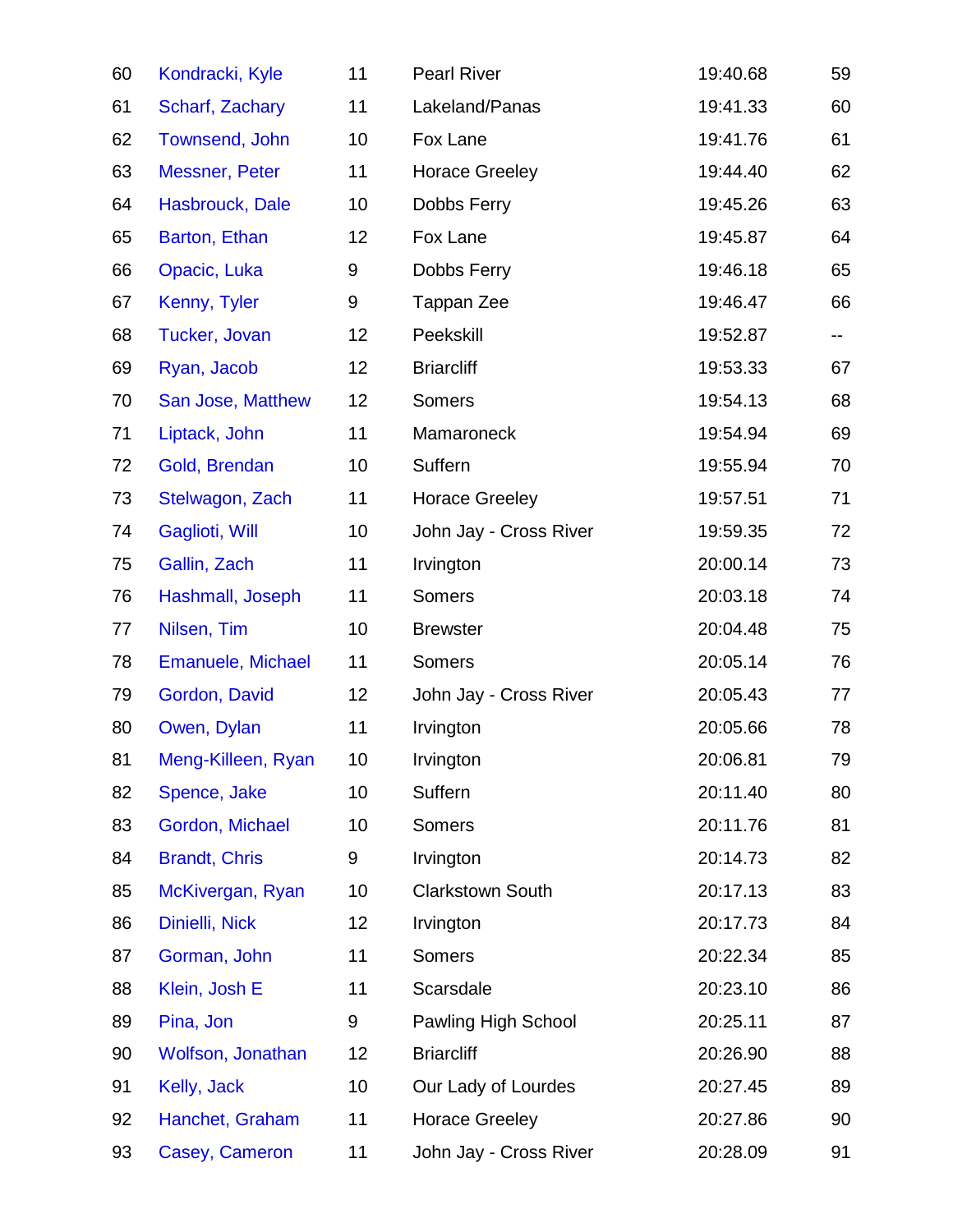| 94  | O'connor, Philip          | 12                | Our Lady of Lourdes     | 20:28.66 | 92  |
|-----|---------------------------|-------------------|-------------------------|----------|-----|
| 95  | Knapp, Griffin            | 10                | Irvington               | 20:29.75 | 93  |
| 96  | Holler, Tim               | 9                 | <b>Brewster</b>         | 20:31.59 | 94  |
| 97  | Loughran, Dan             | 11                | Lakeland/Panas          | 20:31.88 | 95  |
| 98  | McDonough, Colin          | 10                | <b>White Plains</b>     | 20:33.42 | 96  |
| 99  | Kornblum, Danny           | 11                | Suffern                 | 20:34.33 | 97  |
| 100 | Greco, Mathew             | $\overline{7}$    | Dobbs Ferry             | 20:35.13 | 98  |
| 101 | <b>Christian, Charles</b> | 10                | Suffern                 | 20:35.62 | 99  |
| 102 | Zazzero, Chris            | 12                | <b>Brewster</b>         | 20:35.99 | 100 |
| 103 | Lam, Andrew               | 10                | Our Lady of Lourdes     | 20:37.18 | 101 |
| 104 | Kabalski, Nick            | 10                | Roy C. Ketcham (RCK)    | 20:38.15 | 102 |
| 105 | Isaac, Harrison           | 11                | <b>Briarcliff</b>       | 20:38.87 | 103 |
| 106 | Ginghena, Cole            | 8                 | Dobbs Ferry             | 20:40.21 | 104 |
| 107 | Lazarus, Evan             | 11                | Scarsdale               | 20:41.04 | 105 |
| 108 | Acevedo, Jose             | 12                | <b>Somers</b>           | 20:41.71 | 106 |
| 109 | <b>Turk, Cameron</b>      | 10                | Carmel                  | 20:42.28 | 107 |
| 110 | <b>Trungold, Noah</b>     | 10                | Lakeland/Panas          | 20:44.46 | 108 |
| 111 | Linehan, Nick             | 11                | <b>Clarkstown South</b> | 20:44.90 | 109 |
| 112 | Arnold, Kent              | 11                | Pleasantville           | 20:45.97 | --  |
| 113 | Yeung, Jason              | 12                | Pawling High School     | 20:46.27 | 110 |
| 114 | Oliva, Eric               | 11                | Pawling High School     | 20:47.68 | 111 |
|     | 115 Blake, Dylan          | 9                 | Carmel                  | 20:48.93 | 112 |
| 116 | Schorno, Sam              | 11                | Our Lady of Lourdes     | 20:50.95 | 113 |
| 117 | Okere, Jamel              | 10                | Nanuet                  | 20:52.58 | 114 |
| 118 | Malhotra, Lucas           | 11                | Scarsdale               | 20:53.27 | 115 |
| 119 | Molz, James               | $\overline{7}$    | Dobbs Ferry             | 20:53.52 | 116 |
| 120 | <b>Francis, Nick</b>      | 12                | <b>Brewster</b>         | 20:54.42 | 117 |
| 121 | Andrews, Samuel           | $\overline{7}$    | Dobbs Ferry             | 20:54.90 | 118 |
| 122 | <b>Borwick, William</b>   | $\overline{7}$    | Dobbs Ferry             | 20:55.13 | 119 |
| 123 | Schoenfeld, Adam          | 10                | <b>Byram Hills</b>      | 20:56.05 | 120 |
| 124 | Swieca, Alan              | 10                | Nanuet                  | 20:56.32 | 121 |
| 125 | Daly, Ryan                | 11                | Roy C. Ketcham (RCK)    | 21:00.14 | 122 |
| 126 | Roach, Henry              | 10                | <b>White Plains</b>     | 21:00.80 | 123 |
| 127 | Saville, Luke             | $12 \overline{ }$ | <b>White Plains</b>     | 21:01.39 | 124 |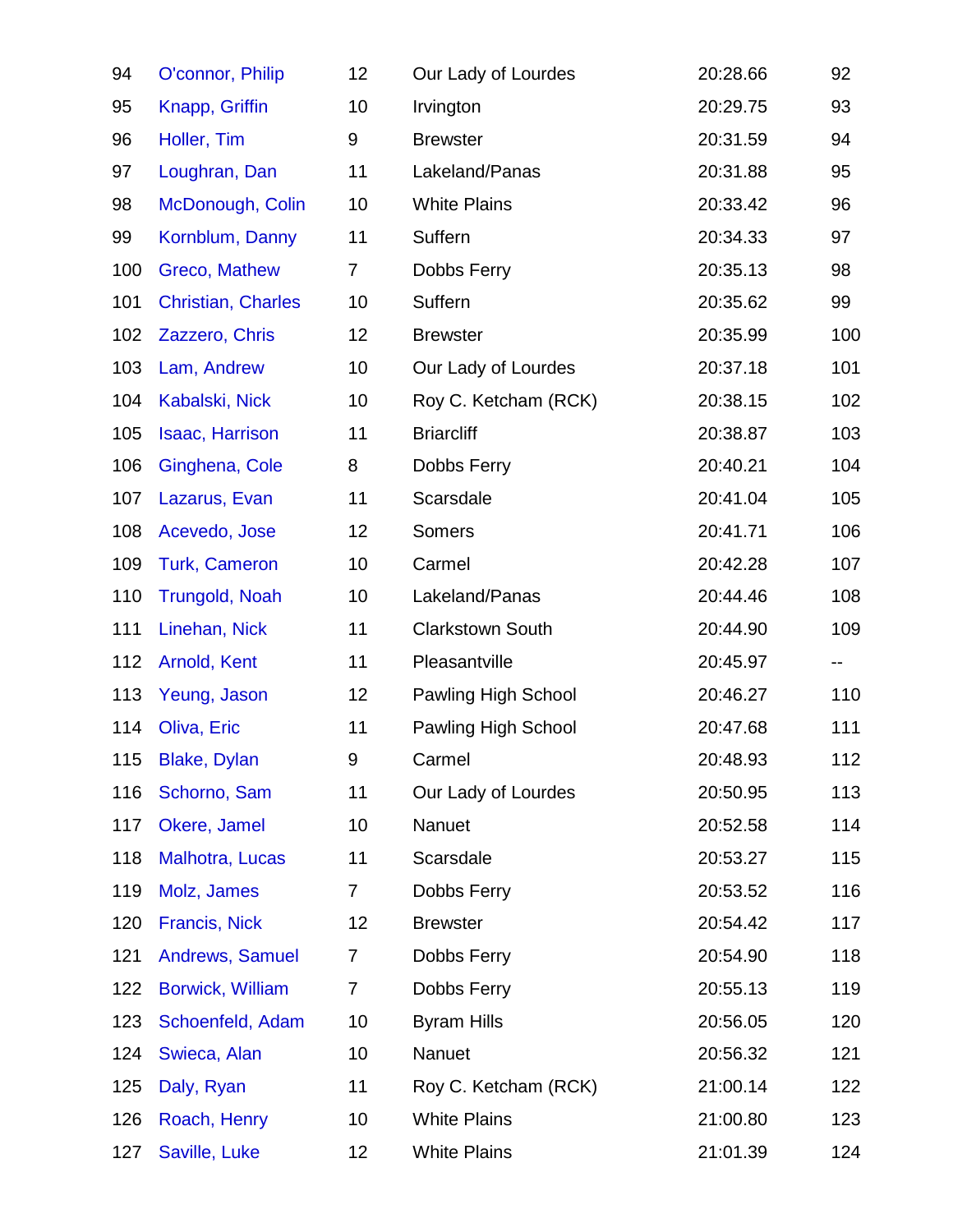| 128 | <b>Brady, Thomas</b> | 12 | Scarsdale               | 21:03.44 | 125 |
|-----|----------------------|----|-------------------------|----------|-----|
| 129 | Clark, Mitchell      | 9  | Mahopac                 | 21:04.08 | 126 |
| 130 | McMath, Dorian       | 10 | Carmel                  | 21:05.37 | 127 |
| 131 | Harten, Charlie      | 11 | <b>Clarkstown South</b> | 21:05.82 | 128 |
| 132 | Loehr, Ryan          | 12 | Our Lady of Lourdes     | 21:06.09 | 129 |
| 133 | Ropes, Zachary       | 11 | Our Lady of Lourdes     | 21:06.27 | 130 |
| 134 | Shedrofsky, Justin   | 10 | Irvington               | 21:09.45 | 131 |
| 135 | Ruane, Finnbar       | 10 | Carmel                  | 21:09.85 | 132 |
| 136 | Coburn, Tucker       | 12 | Pleasantville           | 21:20.60 | н.  |
| 137 | Silverman, Harry     | 11 | Mamaroneck              | 21:25.46 | 133 |
| 138 | Markowitz, Billy     | 11 | <b>Byram Hills</b>      | 21:25.68 | 134 |
| 139 | Palmer, Zach         | 11 | Somers                  | 21:27.56 | 135 |
| 140 | Peterson, Danny      | 9  | Nanuet                  | 21:29.72 | 136 |
| 141 | Mylllek, Michael     | 12 | <b>White Plains</b>     | 21:33.84 | 137 |
| 142 | Roy, Terry           | 11 | <b>Clarkstown South</b> | 21:40.19 | 138 |
| 143 | Baccaglini, Brian    | 10 | Nanuet                  | 21:41.05 | 139 |
| 144 | Heitmann, Matthew    | 12 | Our Lady of Lourdes     | 21:43.30 | 140 |
| 145 | kovacs, ryan         | 9  | Mamaroneck              | 21:47.30 | 141 |
| 146 | Coleman, Max         | 9  | Pleasantville           | 21:47.76 | --  |
| 147 | Lugo, Juan           | 11 | <b>White Plains</b>     | 21:48.09 | 142 |
| 148 | Gonai, Ryotaro       | 11 | Mamaroneck              | 21:52.91 | 143 |
|     | 149 Korin, Steven    | 9  | Mahopac                 | 21:54.82 | 144 |
| 150 | Christos, Jimmy      | 9  | Mahopac                 | 22:00.45 | 145 |
| 151 | Gupta, Vikram        | 10 | <b>Briarcliff</b>       | 22:13.43 | 146 |
| 152 | Heald, Alex          | 10 | Lakeland/Panas          | 22:15.87 | 147 |
| 153 | Perez, Oswal         | 11 | Peekskill               | 22:18.83 | --  |
| 154 | Rubin, Grant         | 12 | <b>White Plains</b>     | 22:19.95 | 148 |
| 155 | Vazquez, Nico        | 9  | Lakeland/Panas          | 22:25.44 | 149 |
| 156 | Oka, Mark            | 11 | <b>White Plains</b>     | 22:27.11 | 150 |
| 157 | Erickson, Carl       | 10 | Carmel                  | 22:43.69 | 151 |
| 158 | Yearance, Daniel     | 10 | Roy C. Ketcham (RCK)    | 23:19.58 | 152 |
| 159 | Segarra, Francis     | 9  | Carmel                  | 23:19.95 | 153 |
| 160 | Schwam, Chad         | 11 | <b>Byram Hills</b>      | 23:21.45 | 154 |
| 161 | Hazari, Vivec        | 9  | Roy C. Ketcham (RCK)    | 23:26.86 | 155 |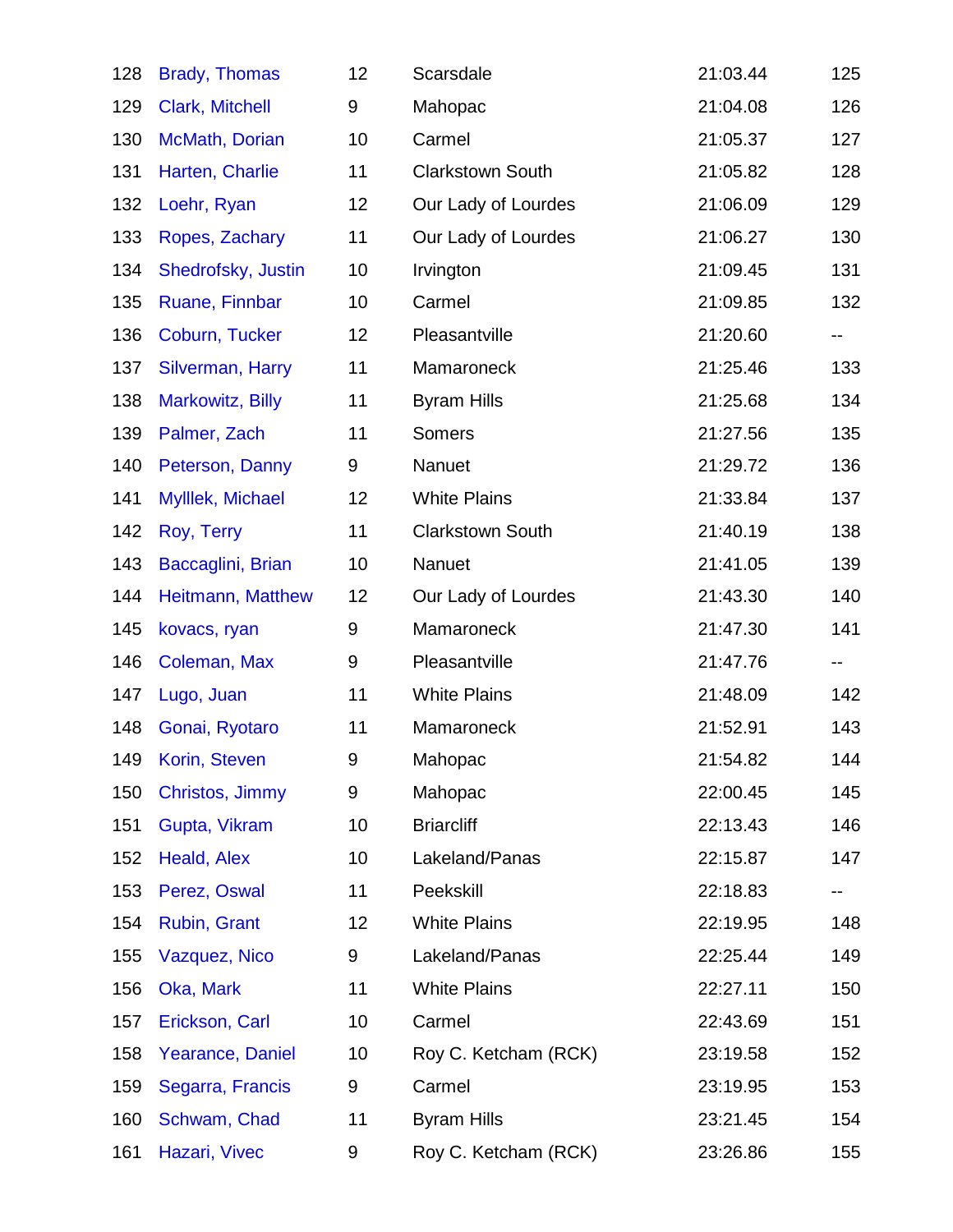| 162 | Crisci, Malcolm         | 9  | Mahopac                 | 23:35.09 | 156 |
|-----|-------------------------|----|-------------------------|----------|-----|
| 163 | Ramada, Bilal           | 9  | Mahopac                 | 23:51.09 | 157 |
| 164 | Mcmullen, Jack          | 9  | Mamaroneck              | 23:55.97 | 158 |
| 165 | Rimaldi, Tyler          | 10 | Mahopac                 | 23:57.13 | 159 |
| 166 | <b>Boswell, Justin</b>  | 9  | Carmel                  | 23:58.12 | 160 |
| 167 | Horan, Chris            | 10 | Mahopac                 | 23:59.52 | 161 |
| 168 | Bugnacki, Adrian        | 10 | <b>Briarcliff</b>       | 24:03.48 | 162 |
| 169 | Ruotolo, Joe            | 11 | <b>Clarkstown South</b> | 24:38.65 | 163 |
| 170 | Denaurois, Hadrien      | 12 | Mamaroneck              | 24:47.18 | 164 |
| 171 | McDermid, Malcolm       | 10 | Nanuet                  | 25:29.85 | 165 |
| 172 | Giridharan, Rohid       | 9  | Nanuet                  | 25:36.85 | 166 |
| 173 | <b>Walters, Cameron</b> | 9  | Pawling High School     | 25:42.23 | 167 |
|     | 174 Walter, Liam        | 9  | <b>Clarkstown South</b> | 27:53.05 |     |

## Team Scores

| <b>Place</b>            | <b>School</b>                     | <b>Total</b> | $\boldsymbol{2}$<br>3<br>-5<br>1.<br>$\blacktriangle$ | 6<br>7      |            |
|-------------------------|-----------------------------------|--------------|-------------------------------------------------------|-------------|------------|
|                         |                                   |              |                                                       |             |            |
| $\mathbf{1}$            | <b>Arlington</b>                  | 45           | $1+3+5+10+26$                                         | $(46+50)$   | 18:24 Avg. |
| $\overline{2}$          | <b>North Rockland</b>             | 66           | $7+8+12+16+23$                                        | $(32+36)$   | 18:34 Avg. |
| $\mathbf{3}$            | <b>Pearl River</b>                | 78           | $4+13+14+19+28$                                       | $(37+59)$   | 18:40 Avg. |
| $\overline{\mathbf{4}}$ | <b>Tappan Zee</b>                 | 90           | $2+11+15+21+41$                                       | $(47+66)$   | 18:43 Avg. |
| 5                       | <b>Horace Greeley</b>             | 158          | $6+18+30+42+62$                                       | $(71+90)$   | 19:03 Avg. |
| 6                       | <b>John Jay - Cross River 220</b> |              | $20+27+45+56+72$                                      | $(77+91)$   | 19:23 Avg. |
| $\overline{7}$          | <b>Brewster</b>                   | 224          | $9+17+29+75+94$                                       | $(100+117)$ | 19:22 Avg. |
| 8                       | <b>Byram Hills</b>                | 231          | $22+24+25+40+120$                                     | $(134+154)$ | 19:24 Avg. |
| 9                       | <b>Fox Lane</b>                   | 233          | $31+48+49+51+54$                                      | $(61+64)$   | 19:26 Avg. |
| 10                      | <b>Suffern</b>                    | 316          | $34+35+70+80+97$                                      | (99)        | 19:48 Avg. |
| 11                      | <b>Scarsdale</b>                  | 344          | $43+53+57+86+105$                                     | $(115+125)$ | 19:55 Avg. |
| 12                      | <b>Lakeland/Panas</b>             | 356          | $38+55+60+95+108$                                     | $(147+149)$ | 19:58 Avg. |
| 13                      | <b>Somers</b>                     | 384          | $68+74+76+81+85$                                      | $(106+135)$ | 20:07 Avg. |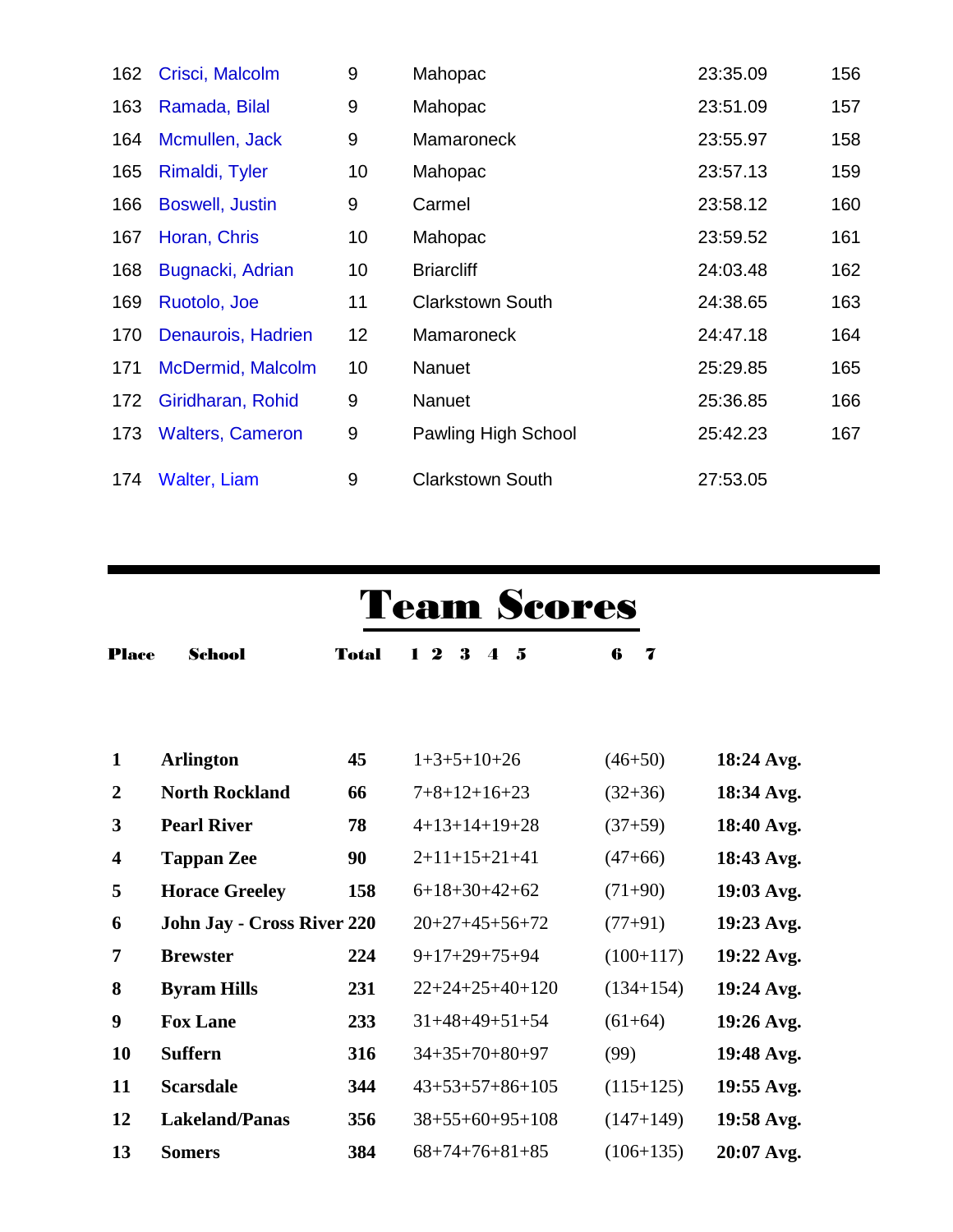| 14        | <b>Irvington</b>           | 396 | $73+78+79+82+84$      | $(93+131)$  | 20:09 Avg.   |
|-----------|----------------------------|-----|-----------------------|-------------|--------------|
| 15        | <b>Dobbs Ferry</b>         | 446 | $63+65+98+104+116$    | $(118+119)$ | 20:20 Avg.   |
| <b>16</b> | <b>Briarcliff</b>          | 448 | $44+67+88+103+146$    | (162)       | 20:31 Avg.   |
| 17        | <b>Clarkstown South</b>    | 516 | $58+83+109+128+138$   | $(163+168)$ | 20:41 Avg.   |
| <b>18</b> | <b>Our Lady of Lourdes</b> | 524 | $89+92+101+113+129$   | $(130+140)$ | 20:42 Avg.   |
| 19        | <b>Pawling High School</b> | 527 | $52+87+110+111+167$   |             | $21:26$ Avg. |
| <b>20</b> | <b>Nanuet</b>              | 549 | $39+114+121+136+139$  | $(165+166)$ | 20:51 Avg.   |
| <b>21</b> | Roy C. Ketcham<br>(RCK)    | 564 | $33+102+122+152+155$  |             | 21:30 Avg.   |
| 22        | <b>White Plains</b>        | 622 | $96+123+124+137+142$  | $(148+150)$ | 21:11 Avg.   |
| 23        | <b>Carmel</b>              | 629 | $107+112+127+132+151$ | $(153+160)$ | $21:18$ Avg. |
| 24        | <b>Mamaroneck</b>          | 644 | $69+133+141+143+158$  | (164)       | 21:47 Avg.   |
| 25        | <b>Mahopac</b>             | 728 | $126+144+145+156+157$ | $(159+161)$ | 22:29 Avg.   |



Bowdin Park, Wappingers Falls, NY

## JV2

| <b>Place</b>   | <b>Athlete</b>       | Yr        | <b>Team</b>            | <b>Results</b> |                |
|----------------|----------------------|-----------|------------------------|----------------|----------------|
| 1              | <b>Richter, Mark</b> | <b>12</b> | <b>Arlington</b>       | 18:55.58       | $\mathbf 1$    |
| $\overline{2}$ | Gordon, Eli          | 9         | Tappan Zee             | 18:56.33       | $\overline{2}$ |
| 3              | Paterson, James      | 10        | North Rockland         | 19:08.83       | 3              |
| 4              | Niznik, Jeffery      | 11        | Arlington              | 19:10.07       | $\overline{4}$ |
| 5              | McCarthy, Kyle       | 11        | <b>Byram Hills</b>     | 19:11.51       | 5              |
| 6              | Berwick, Tim         | 9         | <b>Pearl River</b>     | 19:19.86       | 6              |
| $\overline{7}$ | Rooney, Shane        | 10        | Fox Lane               | 19:22.55       | $\overline{7}$ |
| 8              | Grady, Chris         | 11        | Arlington              | 19:24.47       | 8              |
| 9              | <b>Buckley, Jack</b> | 9         | John Jay - Cross River | 19:26.39       | 9              |
| 10             | Lappas, Stephen      | 10        | <b>Pearl River</b>     | 19:26.64       | 10             |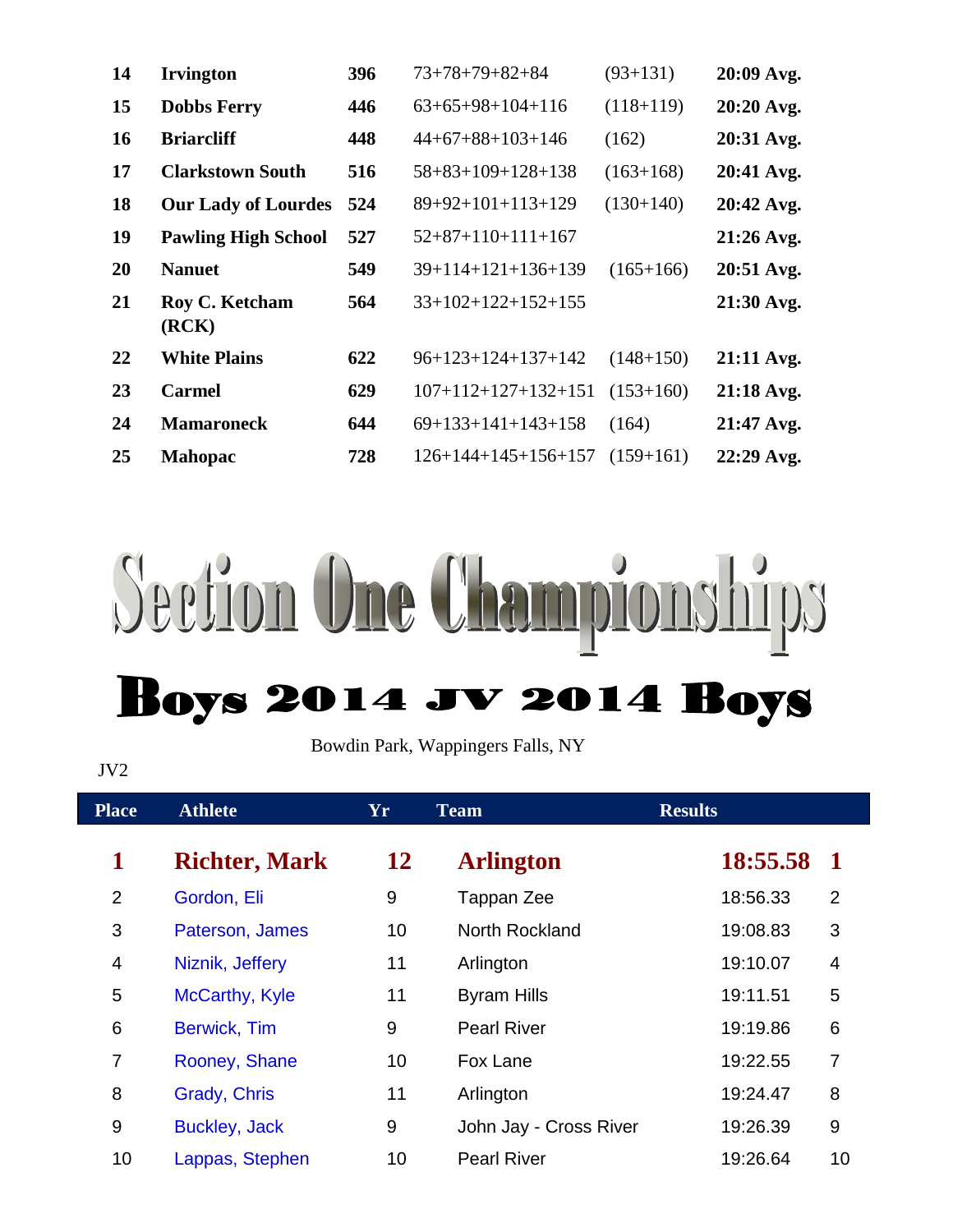| 11 | Morin, Michael         | 10 | Fox Lane                | 19:34.57 | 11  |
|----|------------------------|----|-------------------------|----------|-----|
| 12 | Ivey, Bryan            | 9  | John Jay - Cross River  | 19:35.28 | 12  |
| 13 | Bader, Brian           | 12 | North Rockland          | 19:35.54 | 13  |
| 14 | Aryeh, Dillon          | 9  | Fox Lane                | 19:37.12 | 14  |
| 15 | Lynch, Kevin           | 9  | North Rockland          | 19:40.70 | 15  |
| 16 | Damon, Jonathan        | 10 | <b>Horace Greeley</b>   | 19:45.91 | 16  |
| 17 | Riggs, Shane           | 11 | <b>Pearl River</b>      | 19:47.09 | 17  |
| 18 | Rubakh, Mark           | 10 | Fox Lane                | 19:47.46 | 18  |
| 19 | Jamieson, Anthony      | 9  | North Rockland          | 19:48.01 | 19  |
| 20 | Langhorne, Alex        | 11 | Tappan Zee              | 19:49.69 | 20  |
| 21 | Inglis, Alex           | 10 | Irvington               | 19:49.95 | -−  |
| 22 | Hull, Braden           | 9  | Fox Lane                | 19:50.30 | 21  |
| 23 | Cobb, Thomas           | 10 | North Rockland          | 19:50.67 | 22  |
| 24 | Cattan, Noah           | 12 | <b>White Plains</b>     | 19:51.30 | 23  |
| 25 | Carstensen, Tim        | 11 | <b>Pearl River</b>      | 19:51.87 | 24  |
| 26 | <b>Barton, Samuel</b>  | 9  | Fox Lane                | 19:54.01 | 25  |
| 27 | Loudermilk, Malakai    | 9  | <b>Pearl River</b>      | 19:55.00 | 26  |
| 28 | Fuller, Kyle           | 11 | Tappan Zee              | 19:57.12 | 27  |
| 29 | Kiely, Luke            | 9  | Tappan Zee              | 20:01.05 | 28  |
| 30 | Finning, Pat           | 11 | Tappan Zee              | 20:02.66 | 29  |
| 31 | Bae, Yu Han            | 10 | Ardsley                 | 20:05.56 | --  |
| 32 | Gertz, Michael         |    | <b>Byram Hills</b>      | 20:07.25 | 30  |
| 33 | Borkoski, Matt         | 9  | <b>Pearl River</b>      | 20:08.85 | 31  |
| 34 | Holohan, Peter         | 10 | <b>Clarkstown South</b> | 20:10.91 | ∽−. |
| 35 | <b>Wallace, Brooks</b> | 9  | Fox Lane                | 20:14.29 | 32  |
| 36 | Santana, Edwin         | 9  | North Rockland          | 20:14.58 | 33  |
| 37 | Lewick, Devon          | 9  | Arlington               | 20:14.91 | 34  |
| 38 | Carlson, Kirk          | 10 | Fox Lane                | 20:19.13 | ∽−. |
| 39 | Klein, Stephen         | 9  | <b>Pearl River</b>      | 20:23.70 | 35  |
| 40 | Carter, Daniel         | 9  | Arlington               | 20:29.40 | 36  |
| 41 | <b>Stathis, Dunlin</b> | 11 | John Jay - Cross River  | 20:35.92 | 37  |
| 42 | <b>Turk, Matt</b>      |    | <b>Byram Hills</b>      | 20:37.27 | 38  |
| 43 | Lin, Jack              | 9  | <b>Horace Greeley</b>   | 20:37.64 | 39  |
| 44 | Grady, John            | 11 | Arlington               | 20:39.37 | 40  |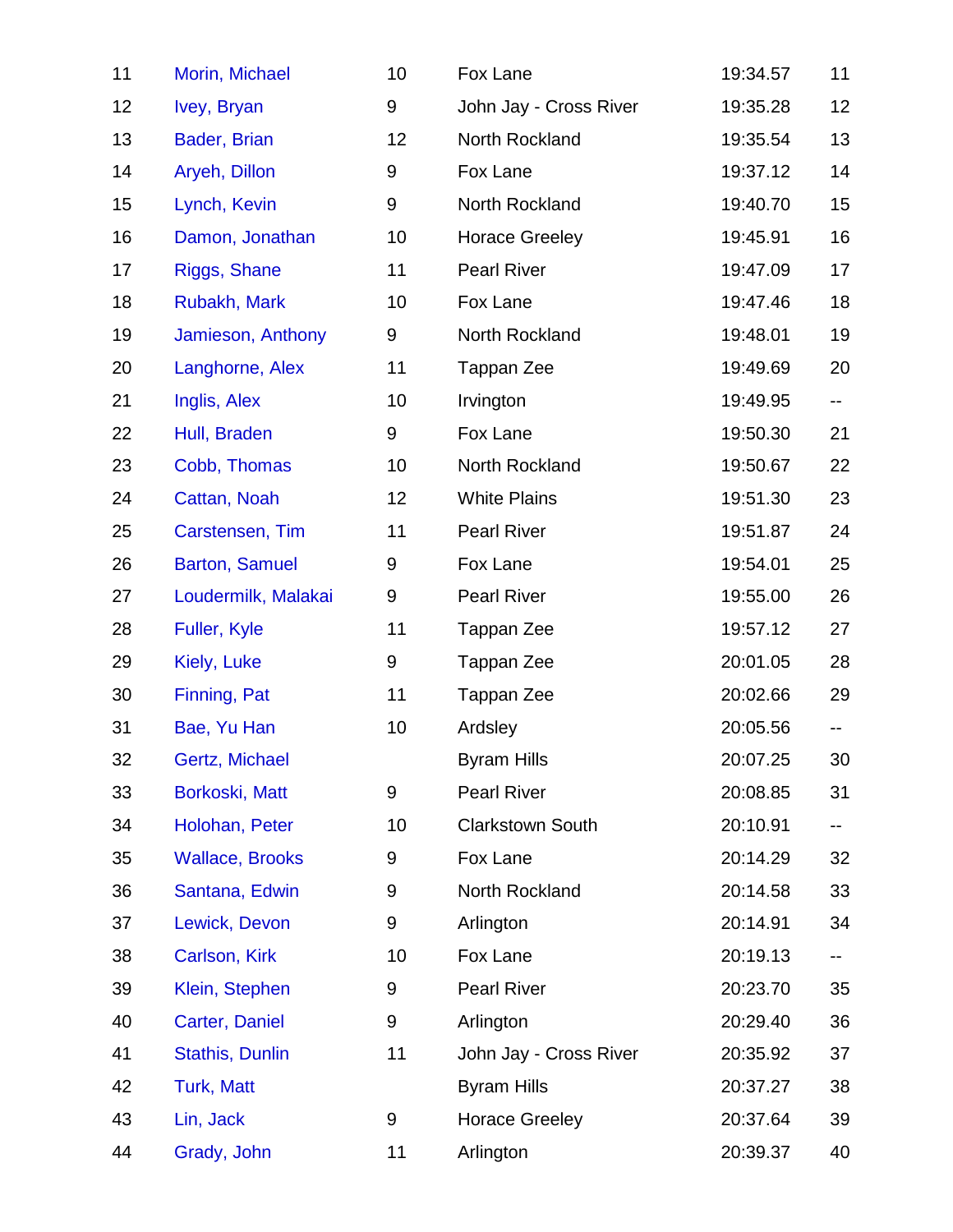| 45 | Sheehan, Ray           | 11             | Somers                 | 20:41.23 | 41  |
|----|------------------------|----------------|------------------------|----------|-----|
| 46 | Shenck, Jack           |                | Fox Lane               | 20:42.63 | н.  |
| 47 | Carroll, Brendan       | 9              | John Jay - Cross River | 20:43.36 | 42  |
| 48 | Mingle, Jackson        | 10             | John Jay - Cross River | 20:44.33 | 43  |
| 49 | Caspar, Justin         | 12             | <b>Horace Greeley</b>  | 20:46.93 | 44  |
| 50 | Mcardle, Collin        | 12             | Tappan Zee             | 20:47.39 | 45  |
| 51 | Eccles, Alex           | 11             | Irvington              | 20:48.27 | н.  |
| 52 | Herring, Ryan          | 11             | Arlington              | 20:50.61 | 46  |
| 53 | Michael, Sean          | 12             | Our Lady of Lourdes    | 20:51.17 | 47  |
| 54 | Kennedy, Will          | 9              | John Jay - Cross River | 20:52.22 | 48  |
| 55 | Torre, Jack            | 9              | Somers                 | 20:54.34 | 49  |
| 56 | Wainer, Ryan           | 9              | Somers                 | 20:55.91 | 50  |
| 57 | Lachenauer, Ari        | 11             | Suffern                | 21:00.19 | 51  |
| 58 | Reynolds, Nathan       | 9              | <b>Somers</b>          | 21:01.27 | 52  |
| 59 | Messinger, Jason       | 11             | Scarsdale              | 21:01.68 | 53  |
| 60 | Rykowsi, Joe           | 10             | Suffern                | 21:05.20 | 54  |
| 61 | Hannon, Christopher    | 9              | Somers                 | 21:07.82 | 55  |
| 62 | McGowan, Tim           | 11             | Lakeland/Panas         | 21:10.84 | 56  |
| 63 | Sammon, Patrick        | 9              | <b>Pearl River</b>     | 21:12.38 | ∽−  |
| 64 | Kidde, Devin           | 10             | <b>Horace Greeley</b>  | 21:12.56 | 57  |
| 65 | Rauch, Erik            | 10             | <b>Horace Greeley</b>  | 21:12.86 | 58  |
| 66 | Moore, Chris           | 11             | Suffern                | 21:14.01 | 59  |
| 67 | Murray, Ryan           | 11             | <b>Pearl River</b>     | 21:15.09 | н.  |
| 68 | Baretz, Alex           | 10             | <b>Horace Greeley</b>  | 21:15.28 | 60  |
| 69 | Anderson, Connor       | 9              | Suffern                | 21:17.73 | 61  |
| 70 | Kaplan, Greg           | 10             | John Jay - Cross River | 21:18.51 | 62  |
| 71 | Zhao, Lucas            | 10             | <b>Horace Greeley</b>  | 21:19.62 | 63  |
| 72 | Kaplan, Zachary        | 10             | John Jay - Cross River | 21:20.62 | ∽−. |
| 73 | <b>Borenkoff, Matt</b> | 9              | Suffern                | 21:21.76 | 64  |
| 74 | Kessler, Noah          | 11             | <b>Horace Greeley</b>  | 21:26.62 | ∽−. |
| 75 | Della Pietra, Luke     | 9              | Our Lady of Lourdes    | 21:28.51 | 65  |
| 76 | Roland, Chase          | $\overline{7}$ | Dobbs Ferry            | 21:31.68 | 66  |
| 77 | Lapinel, James         | 9              | Our Lady of Lourdes    | 21:34.61 | 67  |
| 78 | <b>Bilodeau, Eric</b>  | 9              | <b>Horace Greeley</b>  | 21:35.19 |     |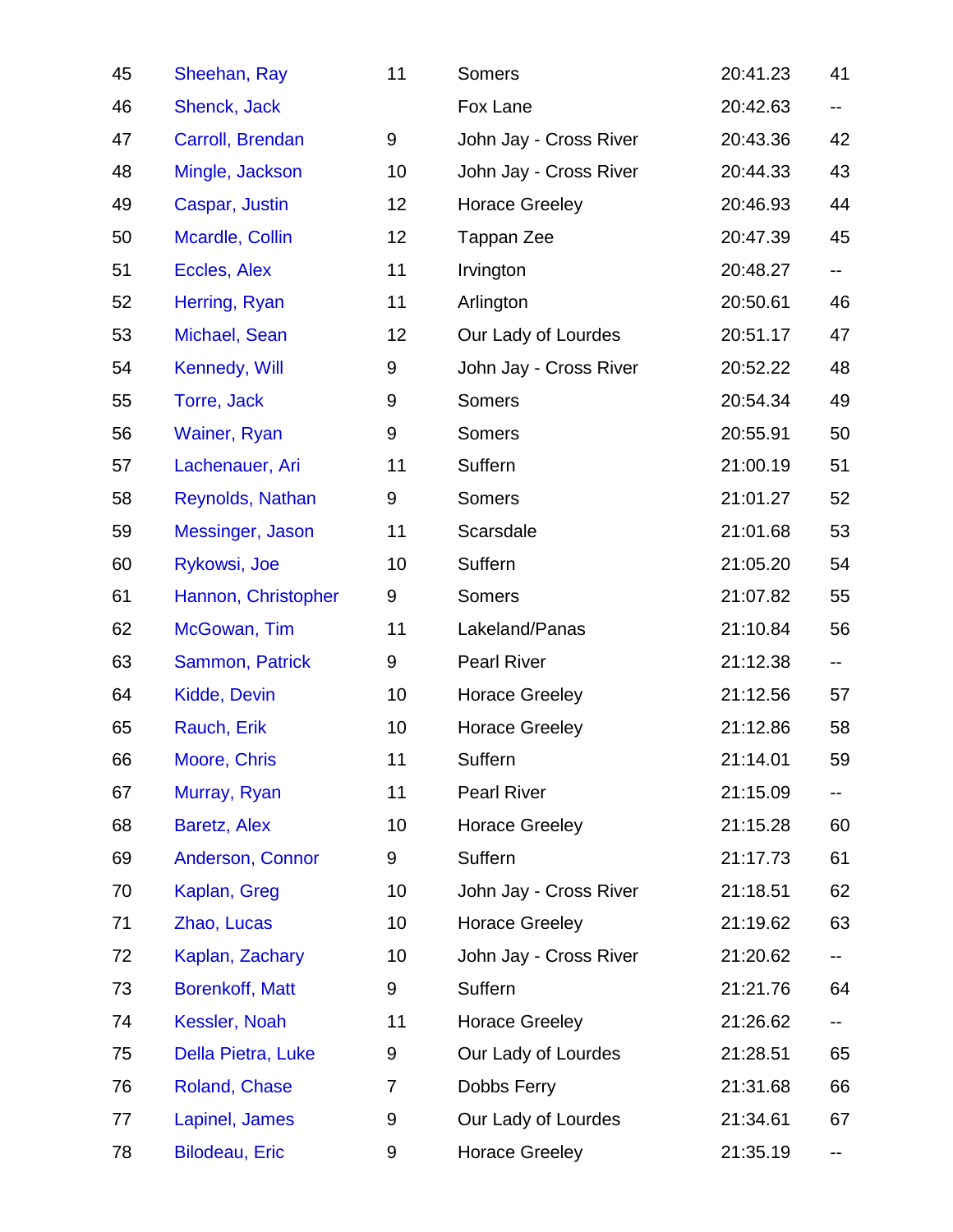| 79  | O'Donnell, James         | 9     | Tappan Zee            | 21:36.92 | 68                        |
|-----|--------------------------|-------|-----------------------|----------|---------------------------|
| 80  | Ramos, Victor            | 12    | Tappan Zee            | 21:38.63 | --                        |
| 81  | <b>Valckenaere, Matt</b> | $9\,$ | Arlington             | 21:42.20 |                           |
| 82  | Grady, Will              | 9     | Arlington             | 21:42.93 |                           |
| 83  | Lawrence, Mitchell       | 10    | Arlington             | 21:44.12 |                           |
| 84  | Messner, William         | 11    | <b>Horace Greeley</b> | 21:44.64 | н.                        |
| 85  | Conrad, Joseph           | 9     | Dobbs Ferry           | 21:45.32 | 69                        |
| 86  | Rooney, Kyle             | 10    | <b>Pearl River</b>    | 21:47.70 | $\overline{\phantom{a}}$  |
| 87  | Bednarski, Patrick       | 11    | Suffern               | 21:49.41 | 70                        |
| 88  | Flynn, Joe               | 11    | <b>Pearl River</b>    | 21:49.91 | $\mathbb{H}^{\mathbb{H}}$ |
| 89  | Falter, Alex             | $9\,$ | Dobbs Ferry           | 21:54.33 | 71                        |
| 90  | Newman, Scott            | 9     | Dobbs Ferry           | 21:57.82 | 72                        |
| 91  | <b>Emanuel, Peter</b>    | 12    | Scarsdale             | 21:58.83 | 73                        |
| 92  | Winston, Ben             | 11    | <b>Somers</b>         | 22:01.81 | 74                        |
| 93  | Coleman, Jarrett         | 10    | Scarsdale             | 22:03.96 | 75                        |
| 94  | <b>Driscoll, Matthew</b> | 10    | <b>Somers</b>         | 22:04.63 | 76                        |
| 95  | Stillman, Eric           | 9     | <b>Horace Greeley</b> | 22:11.60 | н.                        |
| 96  | Baker, Stephen           | 10    | Our Lady of Lourdes   | 22:13.24 | 77                        |
| 97  | Kingsland, Ben           | $9\,$ | Suffern               | 22:22.11 | 78                        |
| 98  | Claman, Jordan           | 9     | Scarsdale             | 22:22.29 | 79                        |
| 99  | Behzadi, Chris           | 11    | Suffern               | 22:24.21 | н.                        |
| 100 | Adkins, Jonathan         | 9     | Our Lady of Lourdes   | 22:24.87 | 80                        |
| 101 | Martino, Ryan            | 9     | <b>White Plains</b>   | 22:30.32 | 81                        |
| 102 | Dowling, Jamie           | 9     | Lakeland/Panas        | 22:31.05 | 82                        |
| 103 | Gold, Aidan              | 9     | Suffern               | 22:32.89 | ۰.                        |
| 104 | Laurence, Troy           | 10    | <b>Horace Greeley</b> | 22:42.58 |                           |
| 105 | Son, Paul                | 11    | <b>Pearl River</b>    | 22:43.39 |                           |
| 106 | <b>Williams, Luke</b>    | 9     | Arlington             | 22:45.92 |                           |
| 107 | Mcgetrick, James         | 10    | <b>Horace Greeley</b> | 22:51.46 | ۰.                        |
| 108 | Shutts, William          | 9     | <b>White Plains</b>   | 22:52.75 | 83                        |
| 109 | <b>Barrett, Michael</b>  | 11    | <b>White Plains</b>   | 22:56.54 | 84                        |
| 110 | Gorman, Mark             | 9     | <b>Somers</b>         | 22:58.22 |                           |
| 111 | Koster, Daniel           | 11    | <b>Byram Hills</b>    | 23:00.66 | 85                        |
| 112 | Lederer, Alex            | 9     | Tappan Zee            | 23:01.63 |                           |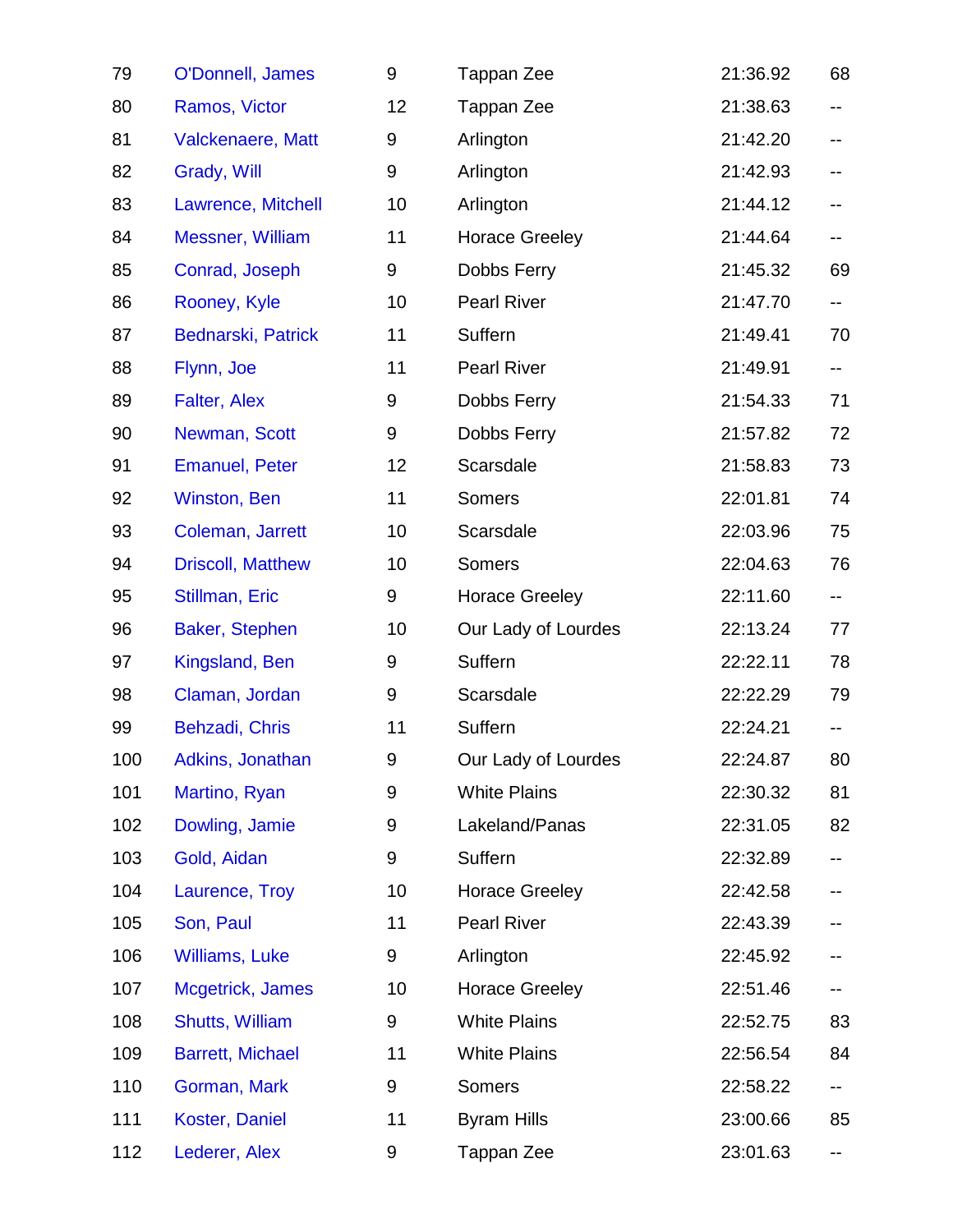| 113 | O'Conner, John           | 10             | Lakeland/Panas         | 23:03.53 | 86  |
|-----|--------------------------|----------------|------------------------|----------|-----|
| 114 | Grady, Paul              | 11             | Arlington              | 23:04.21 | н.  |
| 115 | Cutlip, Cole             | 9              | Scarsdale              | 23:05.73 | 87  |
| 116 | Smith, Kristofer         | $9\,$          | Suffern                | 23:06.83 | н.  |
| 117 | <b>Bassett, Tyler</b>    | 11             | Suffern                | 23:07.13 | --  |
| 118 | Li, Alexander            | 11             | Tappan Zee             | 23:07.47 | --  |
| 119 | Fenlon, Liam             | 11             | <b>Horace Greeley</b>  | 23:08.92 | н.  |
| 120 | Chicorikas, Harrison     | 9              | Carmel                 | 23:13.56 | --  |
| 121 | Gensler, Gilad           | 10             | Suffern                | 23:26.24 | ∽−. |
| 122 | <b>Schwartz, Daniel</b>  | $\overline{7}$ | Dobbs Ferry            | 23:30.51 | 88  |
| 123 | Gontaryk, John           | 9              | Tappan Zee             | 23:33.06 | н.  |
| 124 | Agriantonis, Andrew      | $9\,$          | <b>Briarcliff</b>      | 23:33.30 | н.  |
| 125 | Salton, Matt             | 11             | John Jay - Cross River | 23:33.77 | н.  |
| 126 | Mcafee, Kevin            | 9              | <b>Horace Greeley</b>  | 23:35.07 | --  |
| 127 | Koenig, Jonathan         | 10             | Scarsdale              | 23:36.63 | 89  |
| 128 | Sotland, Zachery         | 9              | Arlington              | 23:40.64 | н.  |
| 129 | Pacchiana, Jason         | 11             | Lakeland/Panas         | 23:43.47 | 90  |
| 130 | Circle, Adam             | 10             | <b>Somers</b>          | 23:46.57 | н.  |
| 131 | Davis, Logan             | 10             | <b>Somers</b>          | 23:48.06 | н.  |
| 132 | Sieger, Seth             | 11             | <b>White Plains</b>    | 23:49.97 | 91  |
| 133 | Fallo, Timothy           | 10             | Lakeland/Panas         | 23:55.18 | 92  |
| 134 | Fozard, Dan              | 9              | <b>Somers</b>          | 24:03.76 |     |
| 135 | Figler, Daniel           | 12             | John Jay - Cross River | 24:07.60 | --  |
| 136 | <b>Strauss, Harrison</b> | 9              | Lakeland/Panas         | 24:12.98 | 93  |
| 137 | Rosenthal, Josh          | 11             | Suffern                | 24:16.93 | н.  |
| 138 | Schwartz, Sam            |                | <b>Byram Hills</b>     | 24:17.84 | 94  |
| 139 | Lee, Joshua              | 10             | Scarsdale              | 24:26.15 | 95  |
| 140 | Menon, Arnau             | 10             | Lakeland/Panas         | 24:30.65 | 96  |
| 141 | Heider, Matt             | 9              | <b>Pearl River</b>     | 24:34.62 | ⊷   |
| 142 | Chernjawski, Michael     | 9              | Lakeland/Panas         | 24:35.11 |     |
| 143 | Vaidian, Thomas          | 9              | Carmel                 | 24:42.72 |     |
| 144 | Dowling, Dan             | 9              | Suffern                | 24:45.77 |     |
| 145 | Albiez, Eric             | 10             | <b>Horace Greeley</b>  | 24:47.99 |     |
| 146 | <b>Torres, Arturo</b>    | 10             | Carmel                 | 24:51.81 |     |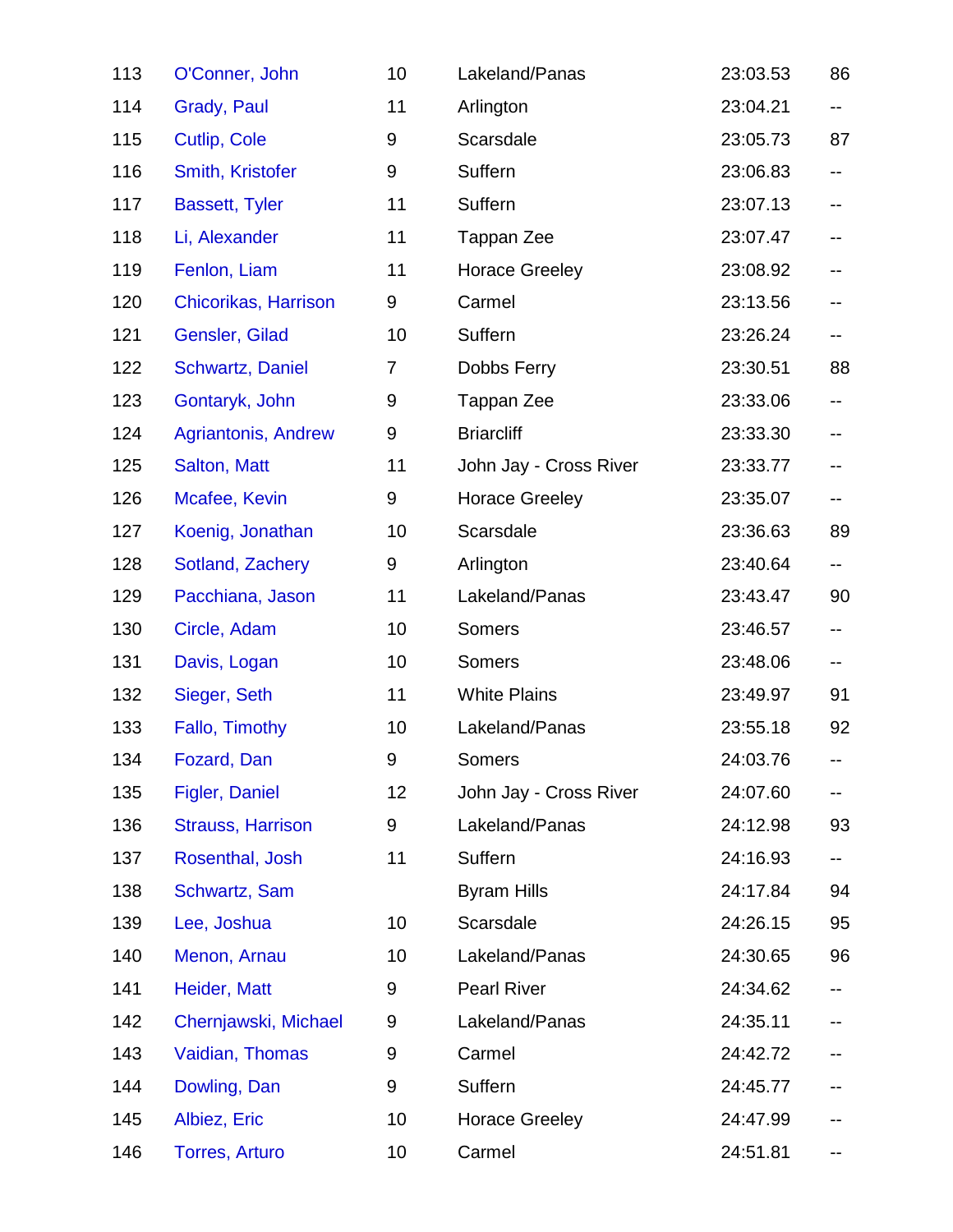| 147 | Fadden, Dave            | 12               | Our Lady of Lourdes   | 24:59.79 | 97  |
|-----|-------------------------|------------------|-----------------------|----------|-----|
| 148 | Brady, Jack             | 10               | Scarsdale             | 25:02.50 | --  |
| 149 | Gallagher, Peter        | 11               | <b>Horace Greeley</b> | 25:05.53 | --  |
| 150 | Fallo, Reagan           | 9                | Lakeland/Panas        | 25:14.27 | --  |
| 151 | <b>Grammatica, Mike</b> | $\boldsymbol{9}$ | Tappan Zee            | 25:24.65 | --  |
| 152 | Evanko, Chris           | 11               | <b>Horace Greeley</b> | 25:29.43 | ۰.  |
| 153 | Laredo, Eitan           | 10               | <b>Somers</b>         | 25:29.68 |     |
| 154 | Hirsch, Michael         | 10               | <b>Somers</b>         | 25:37.61 | ۰.  |
| 155 | Anderson, Whitman       | 10               | <b>Horace Greeley</b> | 25:40.09 | --  |
| 156 | Osinski, Noah           | 9                | <b>Horace Greeley</b> | 25:51.00 | ⊷.  |
| 157 | Greenfield, Sam         | 10               | <b>White Plains</b>   | 25:55.87 | 98  |
| 158 | Ogbonna, Ike            | $\boldsymbol{9}$ | Lakeland/Panas        | 26:29.72 | $-$ |
| 159 | Mubialia, Anthony       | 12               | <b>White Plains</b>   | 26:31.95 | 99  |
| 160 | Cabrera, Christian      | 10               | <b>White Plains</b>   | 27:22.05 | н.  |
| 161 | Ross, Adam              | 9                | Scarsdale             | 27:29.55 | н.  |
| 162 | Ferrell, Jordan         | 9                | <b>White Plains</b>   | 27:43.59 | ۰.  |
| 163 | David, Zach             | 9                | <b>Horace Greeley</b> | 28:51.51 | --  |
| 164 | Fischer, Johnathan      | 9                | <b>Horace Greeley</b> | 29:13.95 |     |
| 165 | Formisano, Michael      | 10               | <b>Somers</b>         | 29:57.86 |     |
| 166 | Agee, Josh              | 9                | <b>Horace Greeley</b> | 37:14.23 |     |

## Team Scores

| <b>Place</b>            | School                        | <b>Total</b> | $1\,2$<br>3<br>- 5<br>$\boldsymbol{\Lambda}$ | 6<br>7    |             |
|-------------------------|-------------------------------|--------------|----------------------------------------------|-----------|-------------|
| $\mathbf 1$             | <b>Fox Lane</b>               | 71           | 7+11+14+18+21                                | $(25+32)$ | $9:38$ Avg. |
| $\boldsymbol{2}$        | <b>North Rockland</b>         | 72           | $3+13+15+19+22$                              | (33)      | $9:36$ Avg. |
| 3                       | <b>Pearl River</b>            | 83           | $6+10+17+24+26$                              | $(31+35)$ | 9:40 Avg.   |
| $\overline{\mathbf{4}}$ | <b>Arlington</b>              | 83           | 1+4+8+34+36                                  | $(40+46)$ | 9:38 Avg.   |
| 5                       | <b>Tappan Zee</b>             | 106          | 2+20+27+28+29                                | $(45+68)$ | $9:45$ Avg. |
| 6                       | <b>John Jay - Cross River</b> | 143          | $9+12+37+42+43$                              | $(48+62)$ | 20:13 Avg.  |
| $\overline{7}$          | <b>Horace Greeley</b>         | 214          | 16+39+44+57+58                               | $(60+63)$ | 20:43 Avg.  |
| 8                       | <b>Somers</b>                 | 247          | 41+49+50+52+55                               | $(74+76)$ | 20:56 Avg.  |
| 9                       | <b>Byram Hills</b>            | 252          | 5+30+38+85+94                                |           | 21:26 Avg.  |
| 10                      | <b>Suffern</b>                | 289          | $51+54+59+61+64$                             | (70+78)   | 21:11 Avg.  |